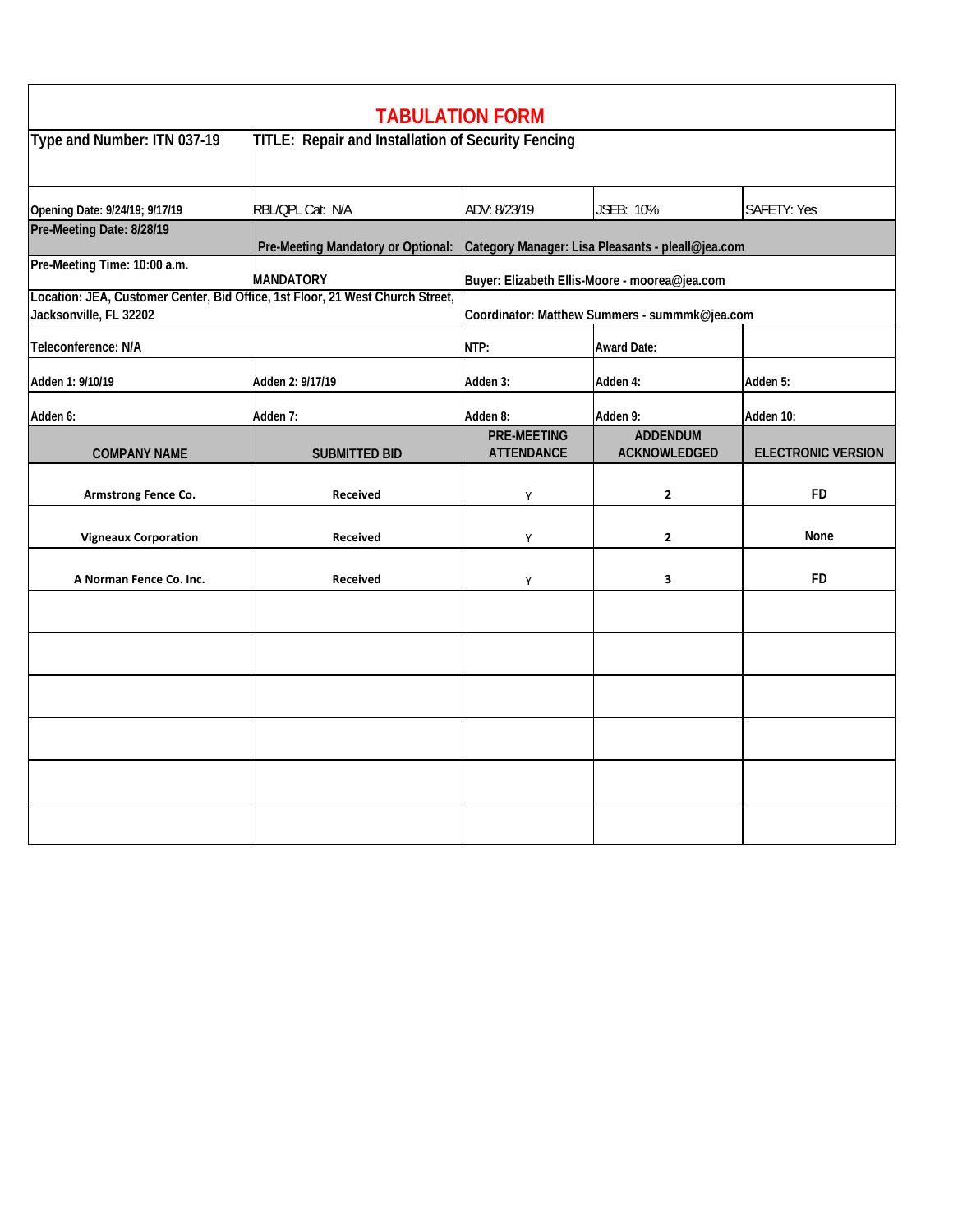| <b>IFB 106-19</b>                              | <b>TITLE: Bradley Road Booster Pump Station</b> |                                             |                           |             |                     |                          |  |  |
|------------------------------------------------|-------------------------------------------------|---------------------------------------------|---------------------------|-------------|---------------------|--------------------------|--|--|
| <b>COORDINATOR(S)</b>                          |                                                 | <b>BUYER</b>                                |                           |             |                     |                          |  |  |
| Brian Phillips & Hugh West                     | David King                                      |                                             |                           |             |                     |                          |  |  |
| Email: philbr@jea.com westhg@jea.com           | Email: kinggd@jea.com                           |                                             |                           |             |                     |                          |  |  |
|                                                |                                                 | <b>Bid Opening Date: September 24, 2019</b> |                           |             |                     |                          |  |  |
| <b>MINIMUM REQUIREMENTS</b>                    |                                                 |                                             |                           |             |                     |                          |  |  |
| QPL Category: N/A                              |                                                 |                                             |                           |             |                     |                          |  |  |
| RBL Category: WP2, EG1                         |                                                 |                                             |                           |             |                     |                          |  |  |
|                                                | Pre-Bid Type: MANDATORY                         |                                             |                           |             |                     |                          |  |  |
| Addendum One: 08/27/2019                       | Addendum Two: 09/09/2019                        | Addendum Three: 09/12/2019                  | Addendum Four: 09/19/2019 |             |                     |                          |  |  |
| <b>RECORDED BY:</b>                            |                                                 | <b>Submitted Bid</b>                        | Pre-Bid                   | Addendum(s) | Redacted Copy<br>YM | Electronic Copy<br>CD/FD |  |  |
| Harry Pepper & Associates, Inc.                |                                                 | \$9,303,355.00                              | Y                         | 4           | N                   | N/A                      |  |  |
| Sawcross, Inc.                                 |                                                 | \$8,313,000.00                              | Y                         | 4           | N                   | <b>FD</b>                |  |  |
| <b>Williams Industrial Services Group, LLC</b> |                                                 | \$7,854,680.00                              | Y                         | 4           | N                   | <b>FD</b>                |  |  |
|                                                |                                                 |                                             |                           |             |                     |                          |  |  |
|                                                |                                                 |                                             |                           |             |                     |                          |  |  |
|                                                |                                                 |                                             |                           |             |                     |                          |  |  |
|                                                |                                                 |                                             |                           |             |                     |                          |  |  |
|                                                |                                                 |                                             |                           |             |                     |                          |  |  |
|                                                |                                                 |                                             |                           |             |                     |                          |  |  |
|                                                |                                                 |                                             |                           |             |                     |                          |  |  |
|                                                |                                                 |                                             |                           |             |                     |                          |  |  |
|                                                |                                                 |                                             |                           |             |                     |                          |  |  |